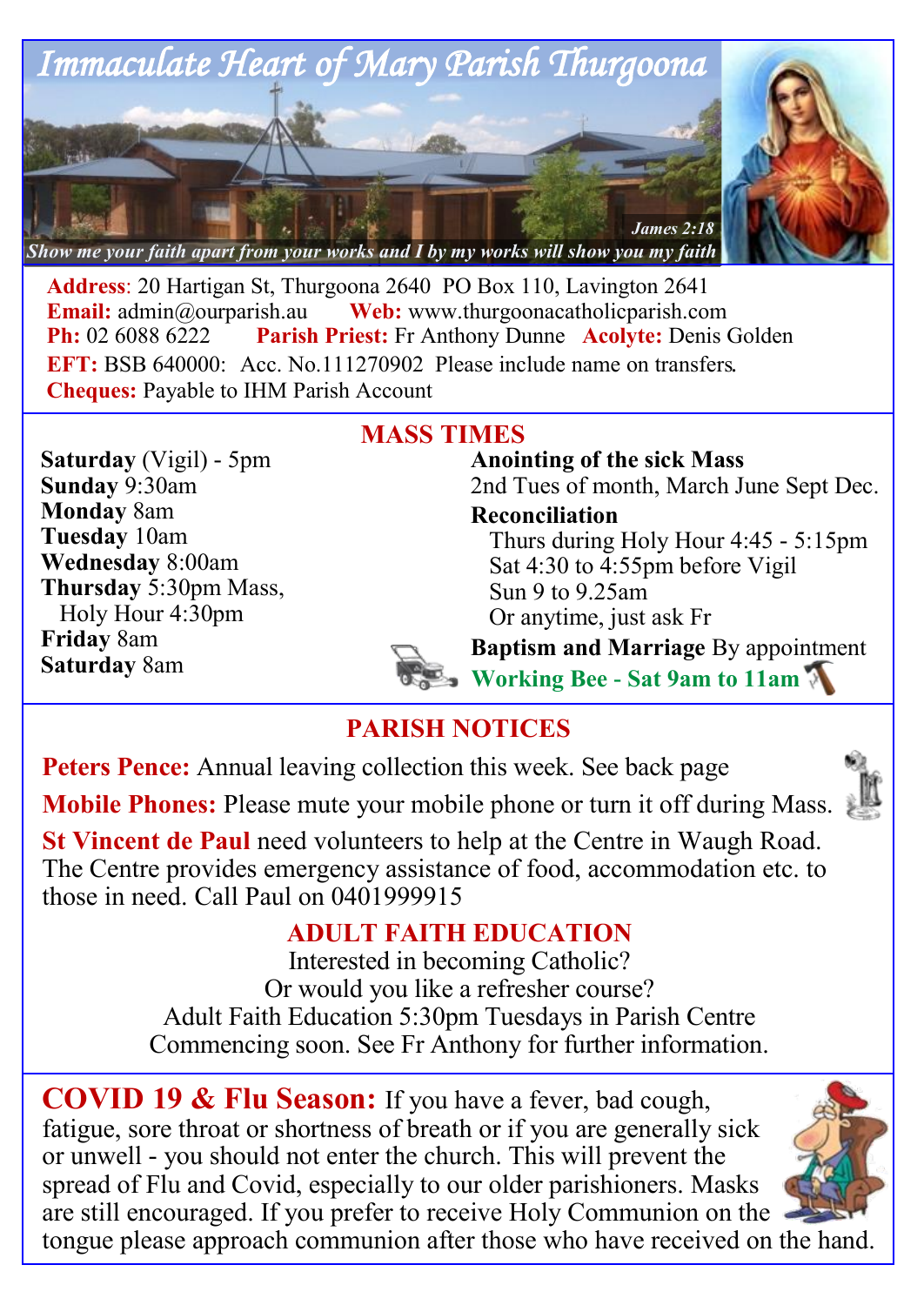# **13th SUNDAY IN ORDINARY TIME 26/06/2022**

The Lord said to Elijah, 'Go, you are to anoint Elisha son of Shaphat, of Abel Meholah, as prophet to succeed you.'

Leaving there, Elijah came on Elisha son of Shaphat as he was ploughing behind twelve yoke of oxen, he himself being with the twelfth. Elijah passed near to him and threw his cloak over him. Elisha left his oxen and ran after Elijah. 'Let me kiss my father and mother, then I will follow you' he said. Elijah answered, 'Go, go back; for have I done anything to you?' Elisha turned away, took the pair of oxen and slaughtered them. He used the plough for cooking the oxen, then gave to his men, who ate. He then rose, and followed Elijah and became his servant.

You are my inheritance, O Lord.

When Christ freed us, he meant us to remain free. Stand firm, therefore, and do not submit again to the yoke of slavery. My brothers, you were called, as you know, to liberty; but be careful, or this liberty will provide an opening for selfindulgence. Serve one another, rather, in works of love, since the whole of the Law is summarised in a single command: *Love your neighbour as yourself.* If you go snapping at each other and tearing each other to pieces, you had better watch or you will destroy the whole community.

Let me put it like this: if you are guided by the Spirit you will be in no danger of yielding to self-indulgence, since self-indulgence is the opposite of the Spirit, the Spirit is totally against such a thing, and it is precisely because the two are so opposed that you do not always carry out your good intentions. If you are led by the Spirit, no law can touch you.

### **Gospel Acclamation 1 Sam 3:9; John 6:68c**

Alleluia, alleluia! Speak, O Lord, your servant is listening; you have the words of everlasting life. Alleluia!

### As the time drew near for him to be taken up to heaven, Jesus resolutely took the road for Jerusalem and sent messengers ahead of him. These set out, and they went into a Samaritan village to make preparations for him, but the people would not receive him because he was making for Jerusalem. Seeing this, the disciples James and John said, 'Lord, do you want us to call down fire from heaven to burn them up?' But he turned and rebuked them, and they went off to another village. As they travelled along they met a man on the road who said to

## **First reading 1 Kings 19:16,19-21**

## **Responsorial Psalm Psalm 15(16):1-2,5,7-11**

### **Second reading Galatians 5:1,13-18**

### **Gospel Luke 9:51-62**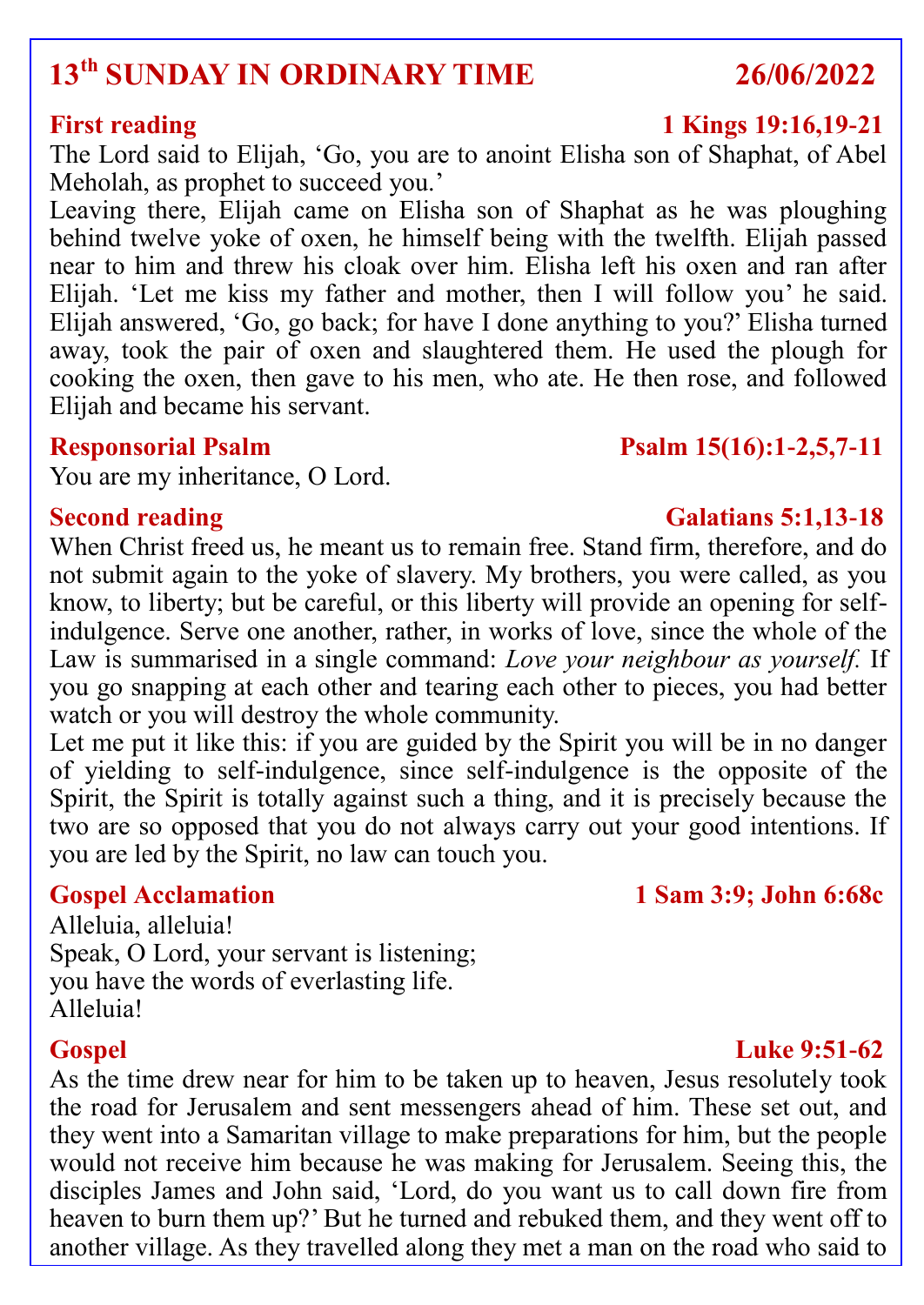him, 'I will follow you wherever you go.' Jesus answered, 'Foxes have holes and the birds of the air have nests, but the Son of Man has nowhere to lay his head.' Another to whom he said, 'Follow me', replied, 'Let me go and bury my father first.' But he answered, 'Leave the dead to bury their dead; your duty is to go and spread the news of the kingdom of God.'

Another said, 'I will follow you, sir, but first let me go and say goodbye to my people at home.' Jesus said to him, 'Once the hand is laid on the plough, no one who looks back is fit for the kingdom of God.' *universalis.com*

### **Prayers of the Faithfull:**

**For our sick,** Gwen Abikhair, Joan Jacobs, Sam Courtella, Fr John Speakman, Noel Ryan, Jackson Davis and Seamus Clancy.

We pray to the Lord. **R.** Lord hear our prayer.

**For our recently departed,** Patrick Gleason, James Dunstan, Lorna Miller, John Dunne and those who's anniversaries occur at this time including Murray McCooke, Jack Fowles, Maria Defazio, Barry Pascoe and Susanne Blyton.

We pray to the Lord. **R.** Lord hear our prayer.

### **Communion Antiphon Cf. Ps 102: 1**

Bless the Lord, O my soul, and all within me, his holy name. *universalis.com*

**Readers:** Sat: 5:00pm Mary Seidel Sun: 9:30am Simon Horsfall **Next week:** Sat: 5:00pm Denis Golden Sun: 9:30am Steve McCrohan **Cleaning Roster:** Sat 2nd July Isabella



# **STS. PETER AND PAUL**



June 29 is the feast day of Sts. Peter & Paul. As early as the year 258, there is evidence of an already lengthy tradition of celebrating the solemnities of both Saint Peter and Saint Paul on the same day. The two saints are the founders of the See of Rome, through their preaching, ministry and martyrdom there. Peter, who was named Simon, was a fisherman of Galilee. Jesus gave him the name Cephas (Petrus in Latin),

which means 'Rock,' because he was to become the rock upon which Christ would build His Church. Peter was the first to recognize that Jesus was "the Messiah, the Son of the living God," and eagerly pledged his fidelity until death. He also made many mistakes such as losing faith when walking on water with Christ and betraying the Lord on the night of His passion. Yet despite his human weaknesses, Peter was chosen to shepherd God's flock. The Acts of the Apostles illustrates his role as head of the Church after the Resurrection and Ascension of Christ. St. Peter spent his last years in Rome,